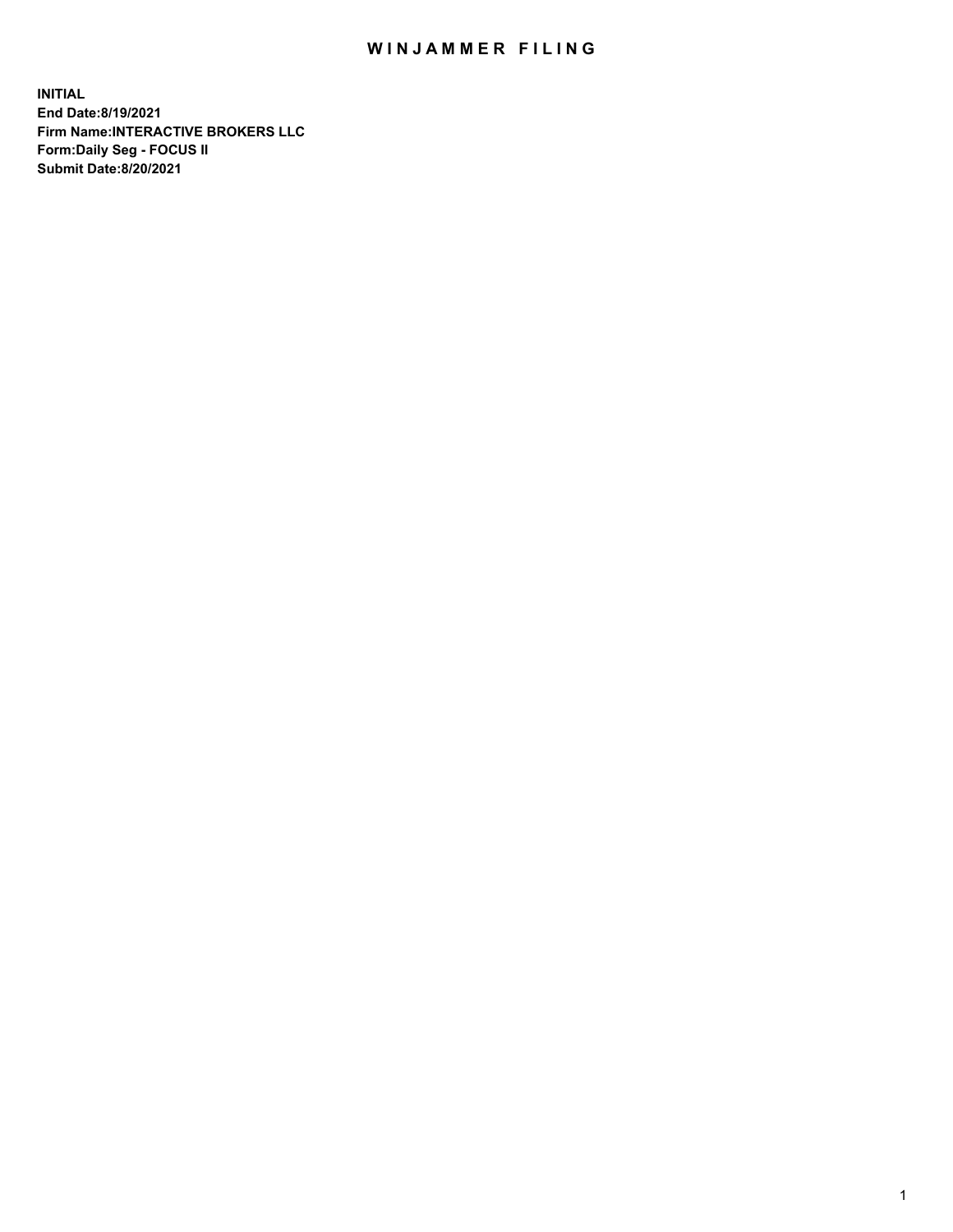**INITIAL End Date:8/19/2021 Firm Name:INTERACTIVE BROKERS LLC Form:Daily Seg - FOCUS II Submit Date:8/20/2021 Daily Segregation - Cover Page**

| Name of Company                                                                                                                                                                                                                                                                                                                | <b>INTERACTIVE BROKERS LLC</b>                                                   |  |
|--------------------------------------------------------------------------------------------------------------------------------------------------------------------------------------------------------------------------------------------------------------------------------------------------------------------------------|----------------------------------------------------------------------------------|--|
| <b>Contact Name</b>                                                                                                                                                                                                                                                                                                            | James Menicucci                                                                  |  |
| <b>Contact Phone Number</b>                                                                                                                                                                                                                                                                                                    | 203-618-8085                                                                     |  |
| <b>Contact Email Address</b>                                                                                                                                                                                                                                                                                                   | jmenicucci@interactivebrokers.c<br>om                                            |  |
| FCM's Customer Segregated Funds Residual Interest Target (choose one):<br>a. Minimum dollar amount: ; or<br>b. Minimum percentage of customer segregated funds required:% ; or<br>c. Dollar amount range between: and; or<br>d. Percentage range of customer segregated funds required between:% and%.                         | <u>0</u><br>$\overline{\mathbf{0}}$<br>155,000,000 245,000,000<br>0 <sub>0</sub> |  |
| FCM's Customer Secured Amount Funds Residual Interest Target (choose one):<br>a. Minimum dollar amount: ; or<br>b. Minimum percentage of customer secured funds required:% ; or<br>c. Dollar amount range between: and; or<br>d. Percentage range of customer secured funds required between:% and%.                           | <u>0</u><br>$\overline{\mathbf{0}}$<br>80,000,000 120,000,000<br>0 <sub>0</sub>  |  |
| FCM's Cleared Swaps Customer Collateral Residual Interest Target (choose one):<br>a. Minimum dollar amount: ; or<br>b. Minimum percentage of cleared swaps customer collateral required:% ; or<br>c. Dollar amount range between: and; or<br>d. Percentage range of cleared swaps customer collateral required between:% and%. | <u>0</u><br>$\underline{\mathbf{0}}$<br>0 <sub>0</sub><br>0 <sub>0</sub>         |  |

Attach supporting documents CH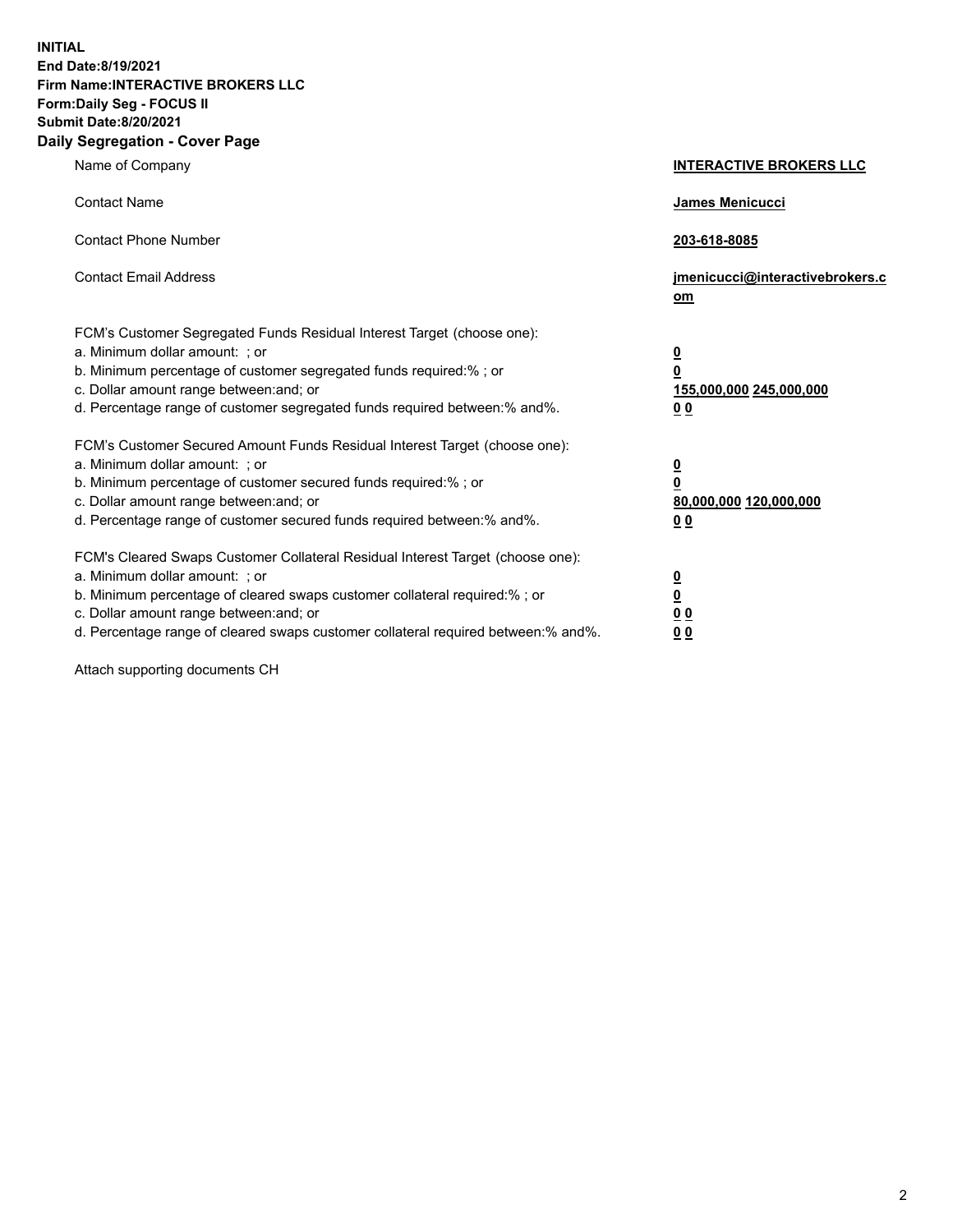**INITIAL End Date:8/19/2021 Firm Name:INTERACTIVE BROKERS LLC Form:Daily Seg - FOCUS II Submit Date:8/20/2021 Daily Segregation - Secured Amounts**

## Foreign Futures and Foreign Options Secured Amounts Amount required to be set aside pursuant to law, rule or regulation of a foreign government or a rule of a self-regulatory organization authorized thereunder **0** [7305] 1. Net ledger balance - Foreign Futures and Foreign Option Trading - All Customers A. Cash **499,439,748** [7315] B. Securities (at market) **0** [7317] 2. Net unrealized profit (loss) in open futures contracts traded on a foreign board of trade **-277,359** [7325] 3. Exchange traded options a. Market value of open option contracts purchased on a foreign board of trade **101,356** [7335] b. Market value of open contracts granted (sold) on a foreign board of trade **-11,333** [7337] 4. Net equity (deficit) (add lines 1. 2. and 3.) **499,252,412** [7345] 5. Account liquidating to a deficit and account with a debit balances - gross amount **24,309** [7351] Less: amount offset by customer owned securities **0** [7352] **24,309** [7354] 6. Amount required to be set aside as the secured amount - Net Liquidating Equity Method (add lines 4 and 5) **499,276,721** [7355] 7. Greater of amount required to be set aside pursuant to foreign jurisdiction (above) or line 6. **499,276,721** [7360] FUNDS DEPOSITED IN SEPARATE REGULATION 30.7 ACCOUNTS 1. Cash in banks A. Banks located in the United States **68,451,011** [7500] B. Other banks qualified under Regulation 30.7 **0** [7520] **68,451,011** [7530] 2. Securities A. In safekeeping with banks located in the United States **349,996,500** [7540] B. In safekeeping with other banks qualified under Regulation 30.7 **0** [7560] **349,996,500** [7570] 3. Equities with registered futures commission merchants A. Cash **0** [7580] B. Securities **0** [7590] C. Unrealized gain (loss) on open futures contracts **0** [7600] D. Value of long option contracts **0** [7610] E. Value of short option contracts **0** [7615] **0** [7620] 4. Amounts held by clearing organizations of foreign boards of trade A. Cash **0** [7640] B. Securities **0** [7650] C. Amount due to (from) clearing organization - daily variation **0** [7660] D. Value of long option contracts **0** [7670] E. Value of short option contracts **0** [7675] **0** [7680] 5. Amounts held by members of foreign boards of trade A. Cash **204,132,000** [7700] B. Securities **0** [7710] C. Unrealized gain (loss) on open futures contracts **-338,118** [7720] D. Value of long option contracts **101,356** [7730] E. Value of short option contracts **-11,333** [7735] **203,883,905** [7740] 6. Amounts with other depositories designated by a foreign board of trade **0** [7760] 7. Segregated funds on hand **0** [7765] 8. Total funds in separate section 30.7 accounts **622,331,416** [7770] 9. Excess (deficiency) Set Aside for Secured Amount (subtract line 7 Secured Statement Page 1 from Line 8) **123,054,695** [7380] 10. Management Target Amount for Excess funds in separate section 30.7 accounts **80,000,000** [7780] 11. Excess (deficiency) funds in separate 30.7 accounts over (under) Management Target **43,054,695** [7785]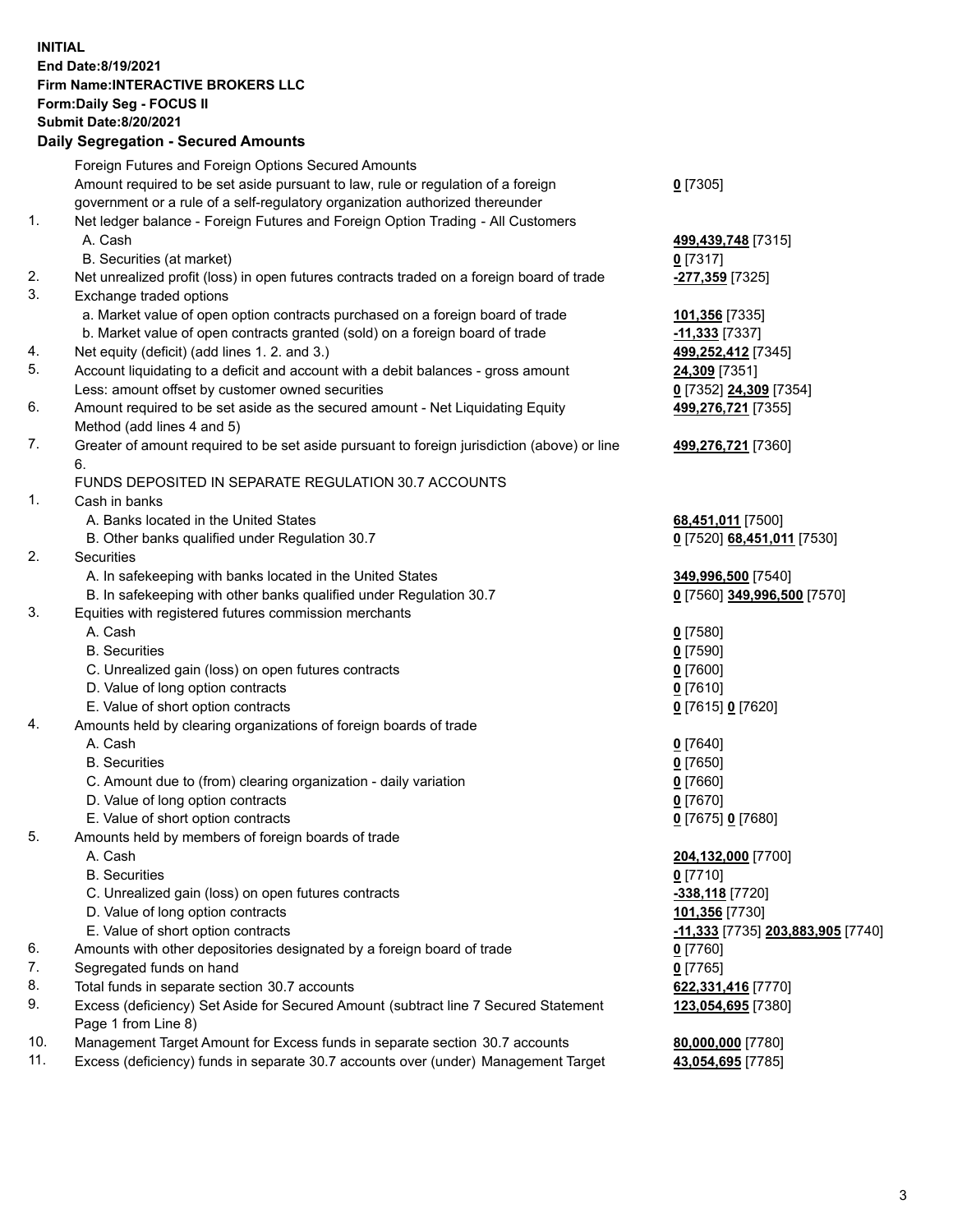**INITIAL End Date:8/19/2021 Firm Name:INTERACTIVE BROKERS LLC Form:Daily Seg - FOCUS II Submit Date:8/20/2021 Daily Segregation - Segregation Statement** SEGREGATION REQUIREMENTS(Section 4d(2) of the CEAct) 1. Net ledger balance A. Cash **6,854,178,288** [7010] B. Securities (at market) **0** [7020] 2. Net unrealized profit (loss) in open futures contracts traded on a contract market **-45,066,406** [7030] 3. Exchange traded options A. Add market value of open option contracts purchased on a contract market **308,093,067** [7032] B. Deduct market value of open option contracts granted (sold) on a contract market **-284,716,347** [7033] 4. Net equity (deficit) (add lines 1, 2 and 3) **6,832,488,602** [7040] 5. Accounts liquidating to a deficit and accounts with debit balances - gross amount **1,235,997** [7045] Less: amount offset by customer securities **0** [7047] **1,235,997** [7050] 6. Amount required to be segregated (add lines 4 and 5) **6,833,724,599** [7060] FUNDS IN SEGREGATED ACCOUNTS 7. Deposited in segregated funds bank accounts A. Cash **1,442,143,483** [7070] B. Securities representing investments of customers' funds (at market) **3,143,392,065** [7080] C. Securities held for particular customers or option customers in lieu of cash (at market) **0** [7090] 8. Margins on deposit with derivatives clearing organizations of contract markets A. Cash **1,988,883,651** [7100] B. Securities representing investments of customers' funds (at market) **427,710,859** [7110] C. Securities held for particular customers or option customers in lieu of cash (at market) **0** [7120] 9. Net settlement from (to) derivatives clearing organizations of contract markets **12,460,121** [7130] 10. Exchange traded options A. Value of open long option contracts **307,027,623** [7132] B. Value of open short option contracts **-284,410,303** [7133] 11. Net equities with other FCMs A. Net liquidating equity **0** [7140] B. Securities representing investments of customers' funds (at market) **0** [7160] C. Securities held for particular customers or option customers in lieu of cash (at market) **0** [7170] 12. Segregated funds on hand **0** [7150] 13. Total amount in segregation (add lines 7 through 12) **7,037,207,499** [7180] 14. Excess (deficiency) funds in segregation (subtract line 6 from line 13) **203,482,900** [7190] 15. Management Target Amount for Excess funds in segregation **155,000,000** [7194] **48,482,900** [7198]

16. Excess (deficiency) funds in segregation over (under) Management Target Amount Excess